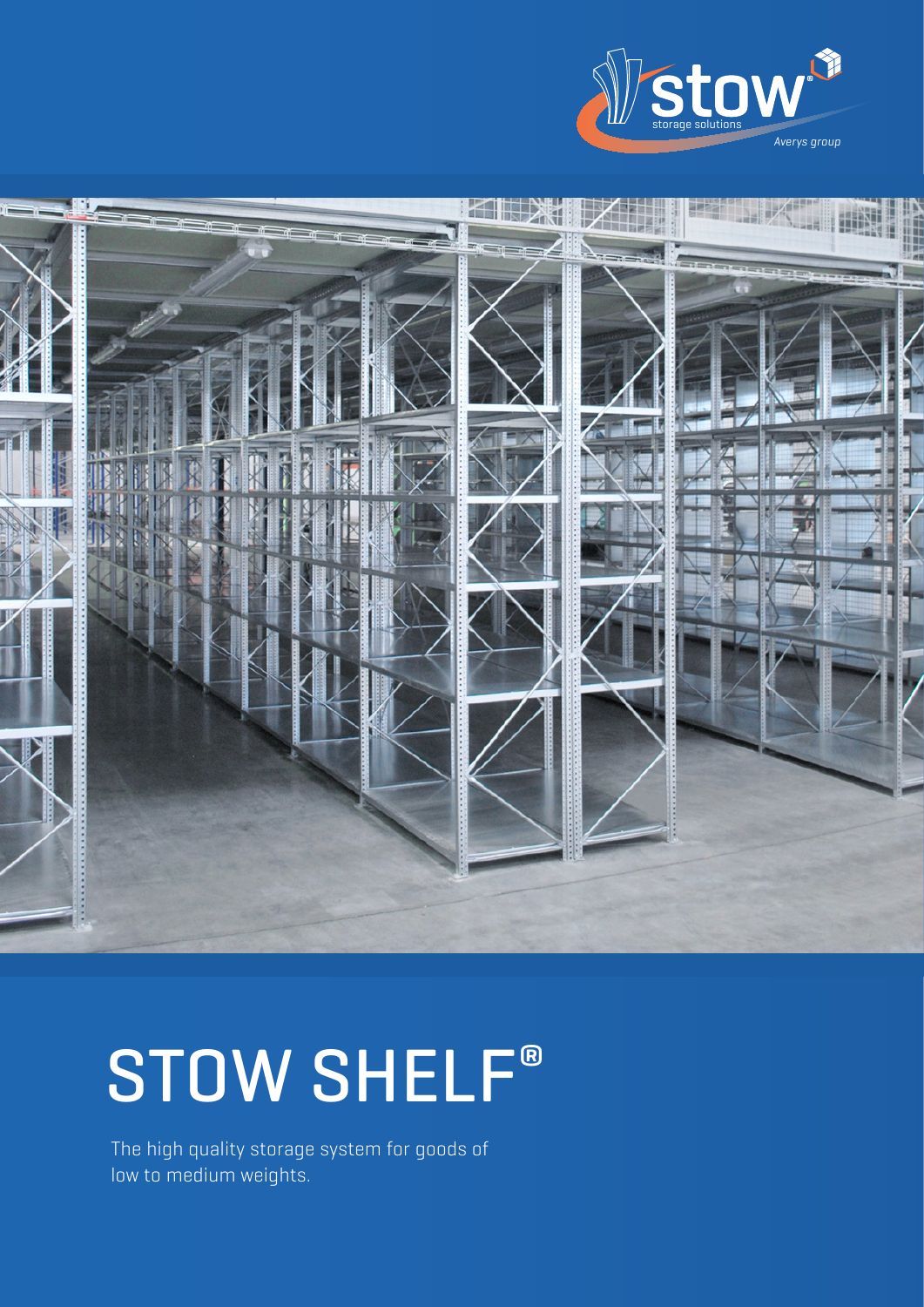# stowshelf ® shelving system

The Stowshelf® shelving system can be applied in any environment, from offices to industrial warehousing. It is designed for light to medium heavy loads of up to 230 kg / shelf by virtue of its built-in box beam design. Multitier installations are also available as the frame can take loads of up to 4000 kg. The Stowshelf® shelving system can be applied in any environment, from offices to industrial warehousing. bla blabla blabla blabla bla galvanized.



- 1/ The upright 2/ The closed frame 3/ The end frame 4/ The shelf 5/ The back bracing 6/ The back mesh 7/ The plinth 8/ The bin front 9/ The full height divider
- 10/ The half height divider
- 11/ The door with lock
- 12/ The labelling

#### dimensions & capacity

Lenghts: 965 & 1265 Depths: 300/400/500/600 Load capacity: from 100 kg to 230 kg

( Clear benefits for every application )

› Complies with the European FEM and EN regulations; quality assured to ISO 9001 › All components have been thoroughly tested in specialized laboratories

› Computer aided design ensuring the best solution for every application, including static calculation › Fully automated production to a high quality standard and in a cost effective way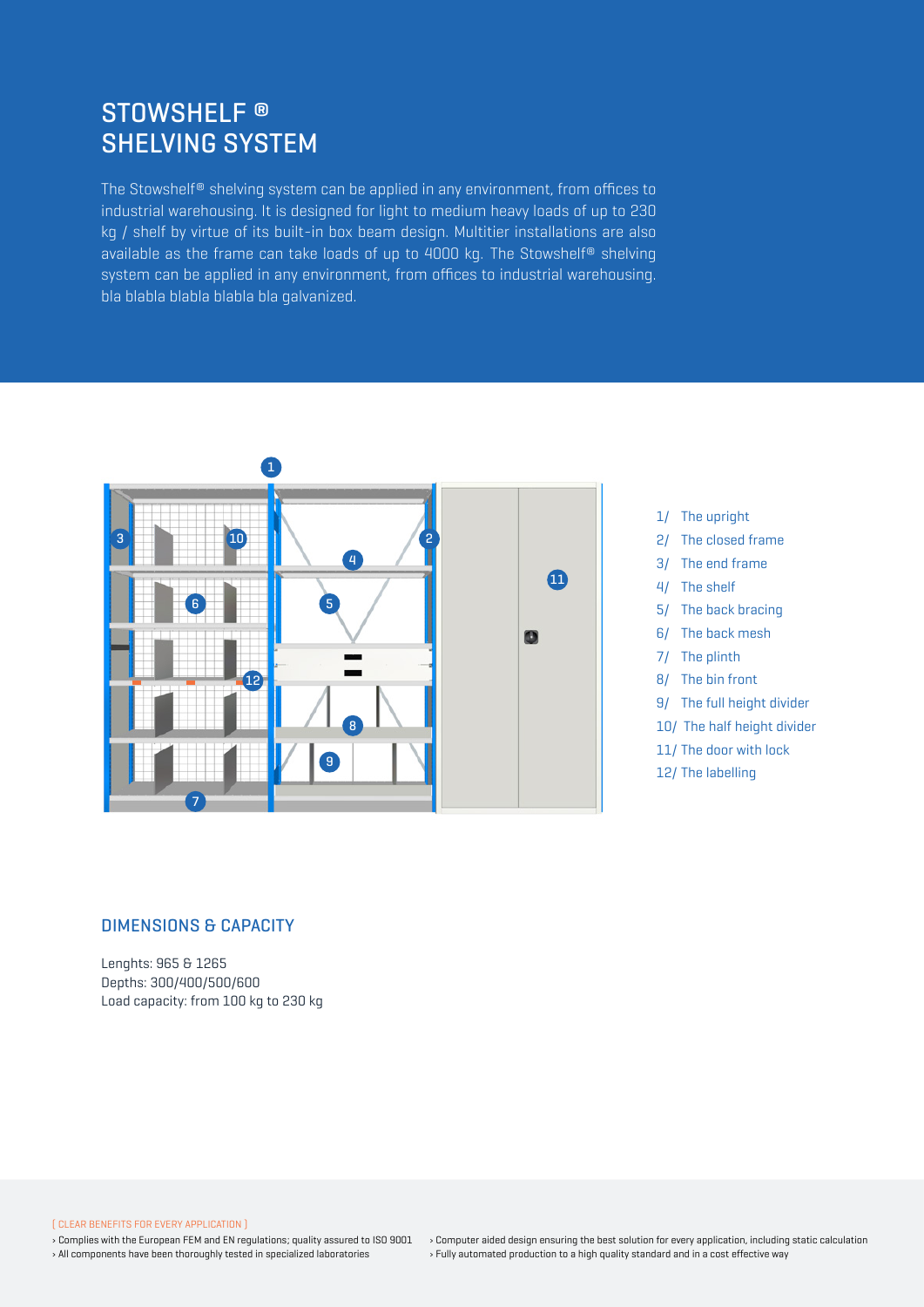

# STOWSHELF<sup>®</sup> **FRAME & UPRIGHTS**

The frame comprises two Stowshelf® uprights and a frame bracing system. The rectangular side holes in the uprights allow mounting of the shelf clips at a pitch of 25mm. The round holes are for bolting or riveting of the various kinds of bracing systems.

#### The shelves: a unique design

- The length of the shelf corresponds with most types of cartons and plastic containers
- The box-shaped edge will not twist under load
- The front profile is ideal for fixing labels
- The short side of the shelf is triple folded
- The double folded corners, which are clinched, give a high rigidity and high resistance against impact loads
- The edges are not sharp, avoiding injuries
- The shelves are perforated every 53mm, allowing shelf dividers to be mounted

### The shelF clip

The shelves are supported in each corner on the Stowshelf®-clips. They are adjustable in height every 25mm. The rounded edges of the clips prevent injuries when picking goods.



#### various accessories

Basic accessories are amongst others foot-plates, leveling plates and double rack connectors. Options are end caps, bin fronts, full and half height dividers, steel drawers with dividers, back and side panels, double door sections with lock, ....